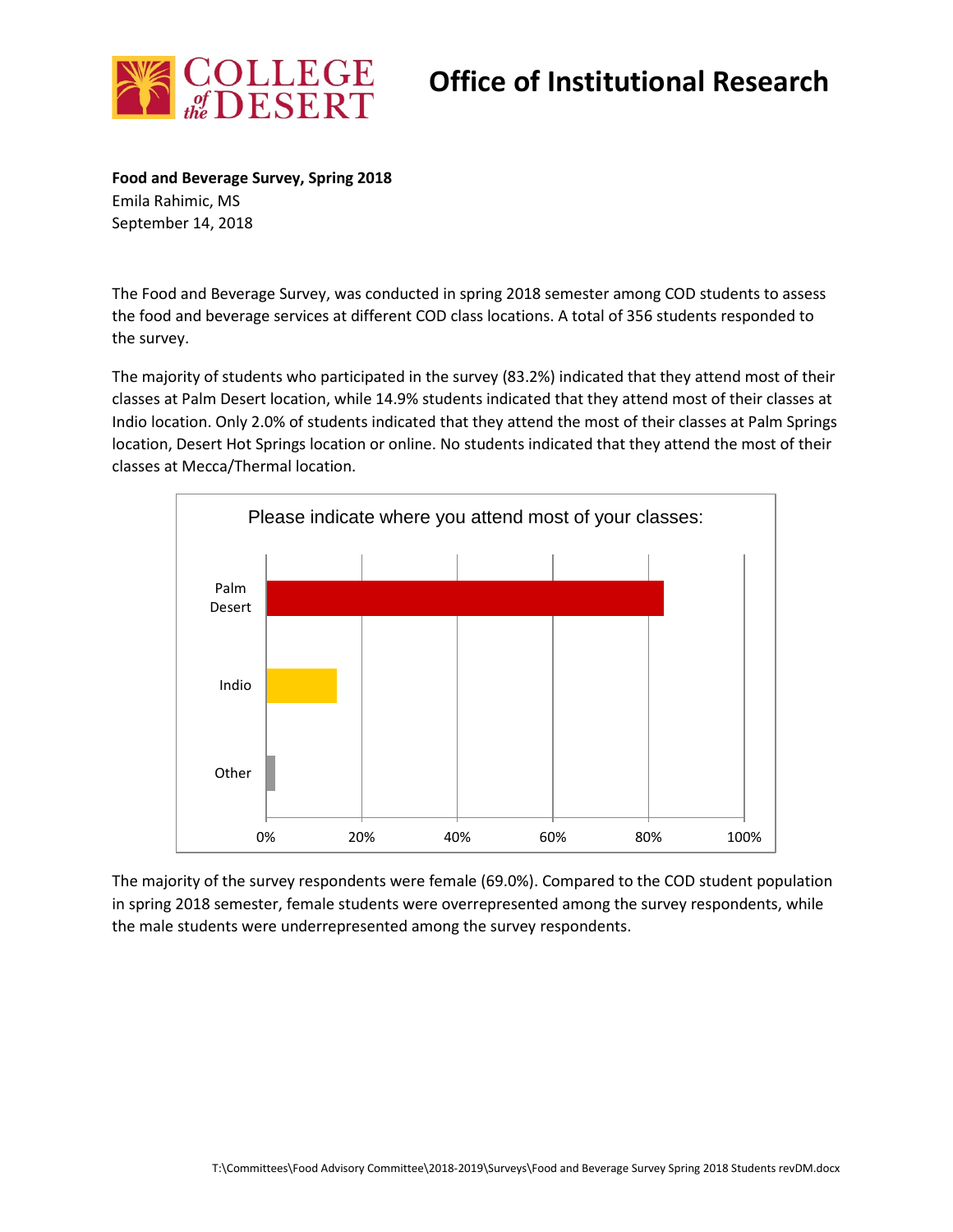

Almost three fourths of the survey respondents (73.8%) were under 30 years of age, which matches the COD student population under 30 years of age in spring 2018 semester (73.1%).



The majority of the survey respondents were Hispanic (62.1%). Compared to the COD student population in spring 2018 semester, Hispanic students were underrepresented among the survey respondents (73.4% vs. 62.1%), while White students of the survey respondents were overrepresented (16.2% vs. 21.6%).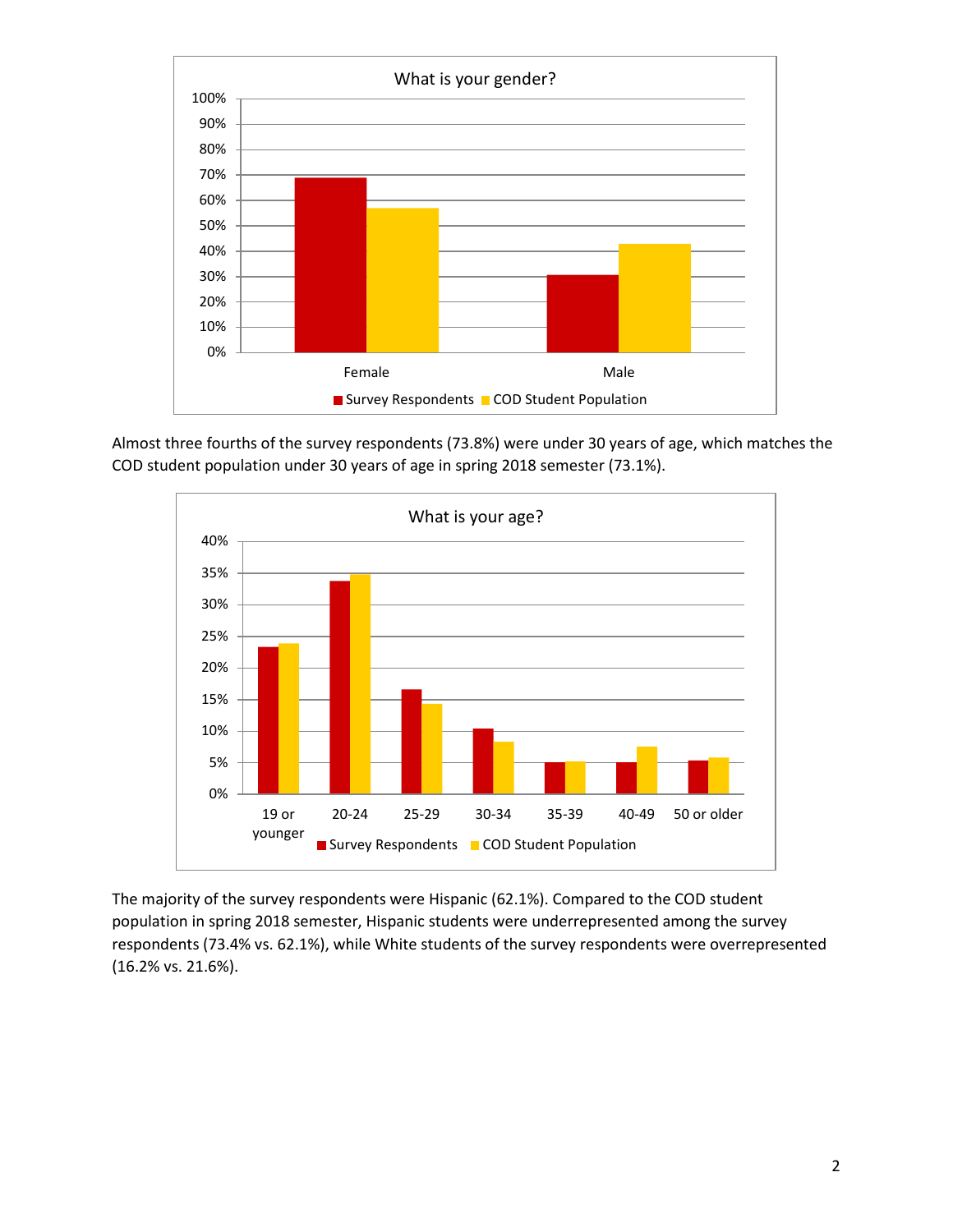

One quarter of the respondents (26.0%) indicated that their total annual income from all sources was under \$20,000 while a third (35.6%) indicated an annual income between \$20,000 and \$49,999. Almost one of five survey respondents preferred not to answer this question (18.9%).



More than a half of the survey respondents (59.2%), indicated that they live with at least one parent or guardian.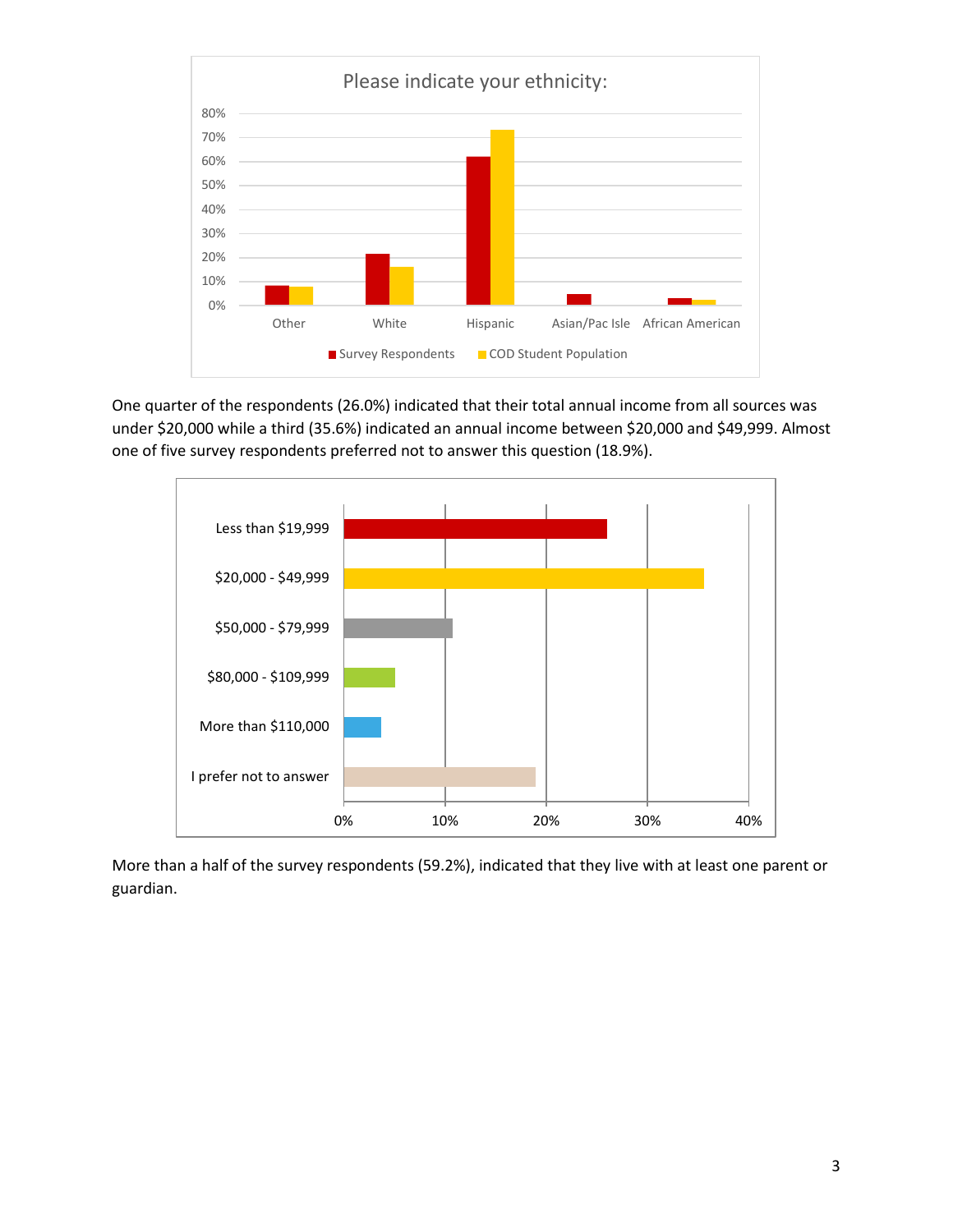

Less than 20% of survey respondents indicated that they were a single parent.



Three fourths of the survey respondents (76.6%) indicated that they take most of their classes during the day (morning and afternoon before 4:30 p.m.).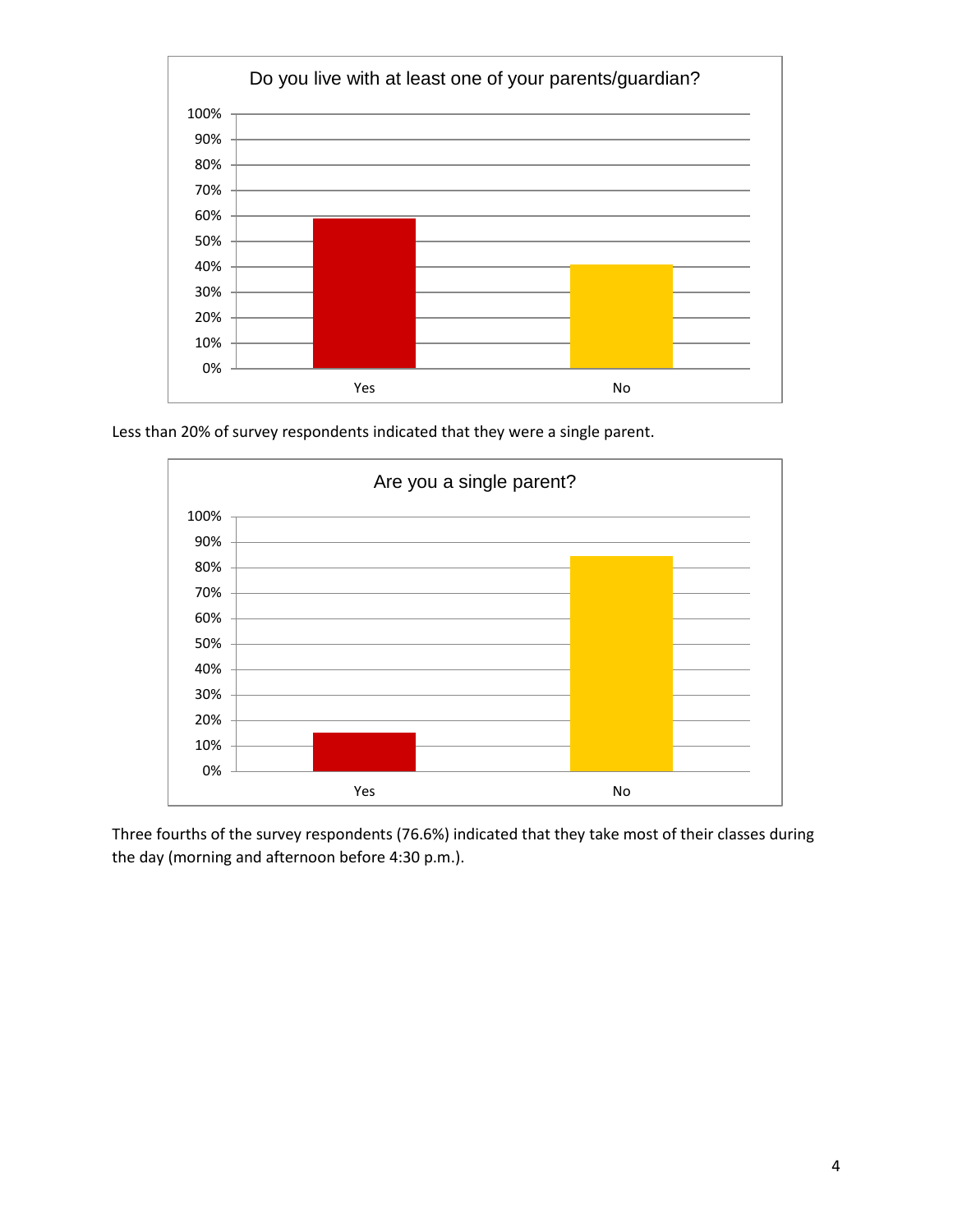

Among the survey respondents, a third (31.3%) indicated that they do not work. Of the respondents that work, almost a third (30.3%) work more than 35 hours each week.



Three fourths of the survey respondents (74.5%) agreed<sup>1</sup> that the places to buy food were open at convenient times.

<sup>&</sup>lt;sup>1</sup> Strongly Agree and Agree are combined and referenced as agree throughout this report. Strongly Disagree and Disagree are also combined.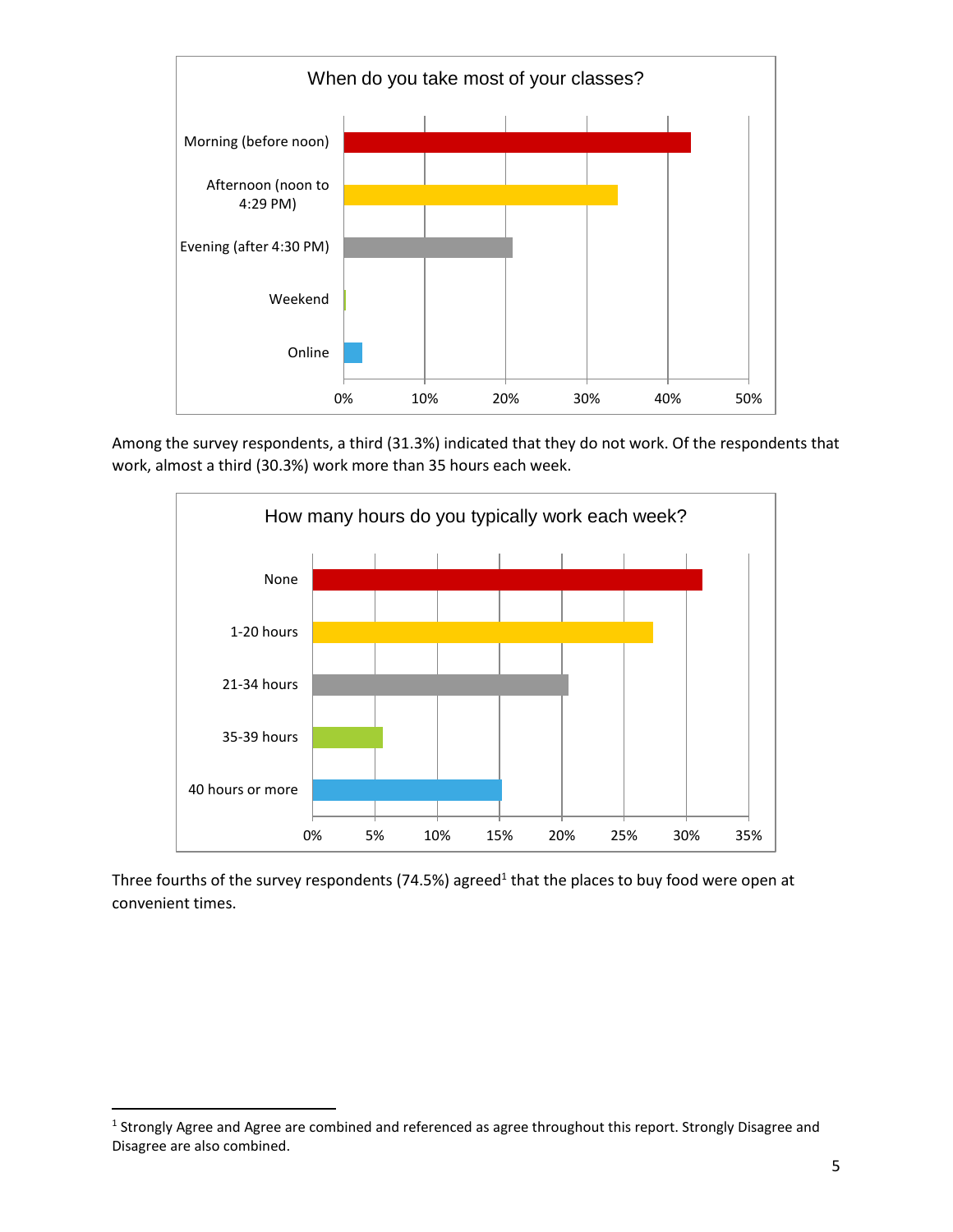

Three fourths of the survey respondents (75.5%) indicated agreement to allow more vendors at campus locations.



The majority of the survey respondents (87.9%) indicated agreement to have healthier food options.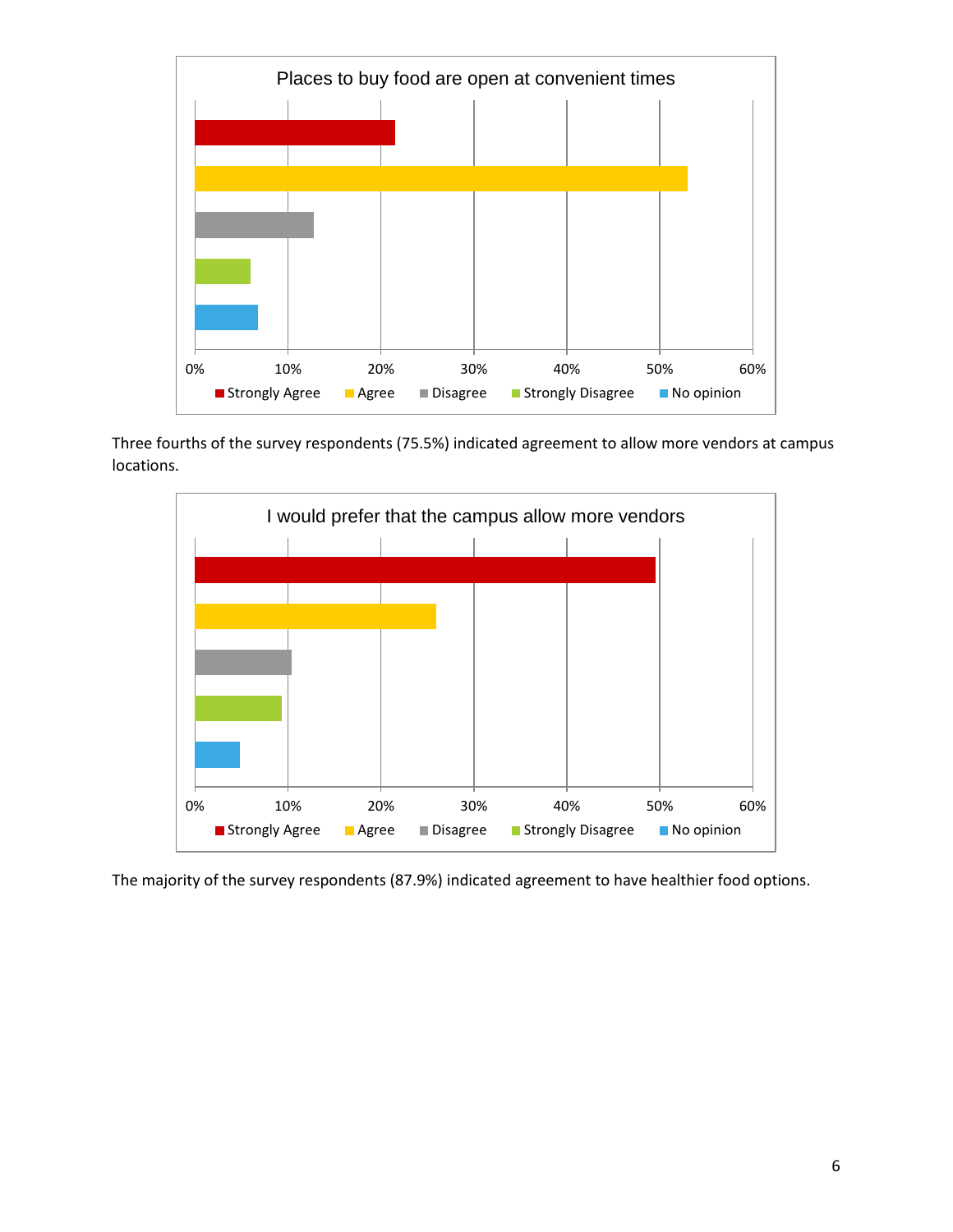

About one third of the survey respondents (33.8%) indicated that they purchase food and drinks from school vending machines daily or at least two or three times a week. Almost half (43.1%) of the survey respondents indicated that they never or rarely purchase food and drinks from school vending machines.



Among survey respondents who purchase food and beverage items from vending machines, over half of respondents (57.9%) indicated that there are mostly or some healthy beverage options in the vending machines, but more than half (52.3%) indicated that there are mostly unhealthy food options in the vending machines.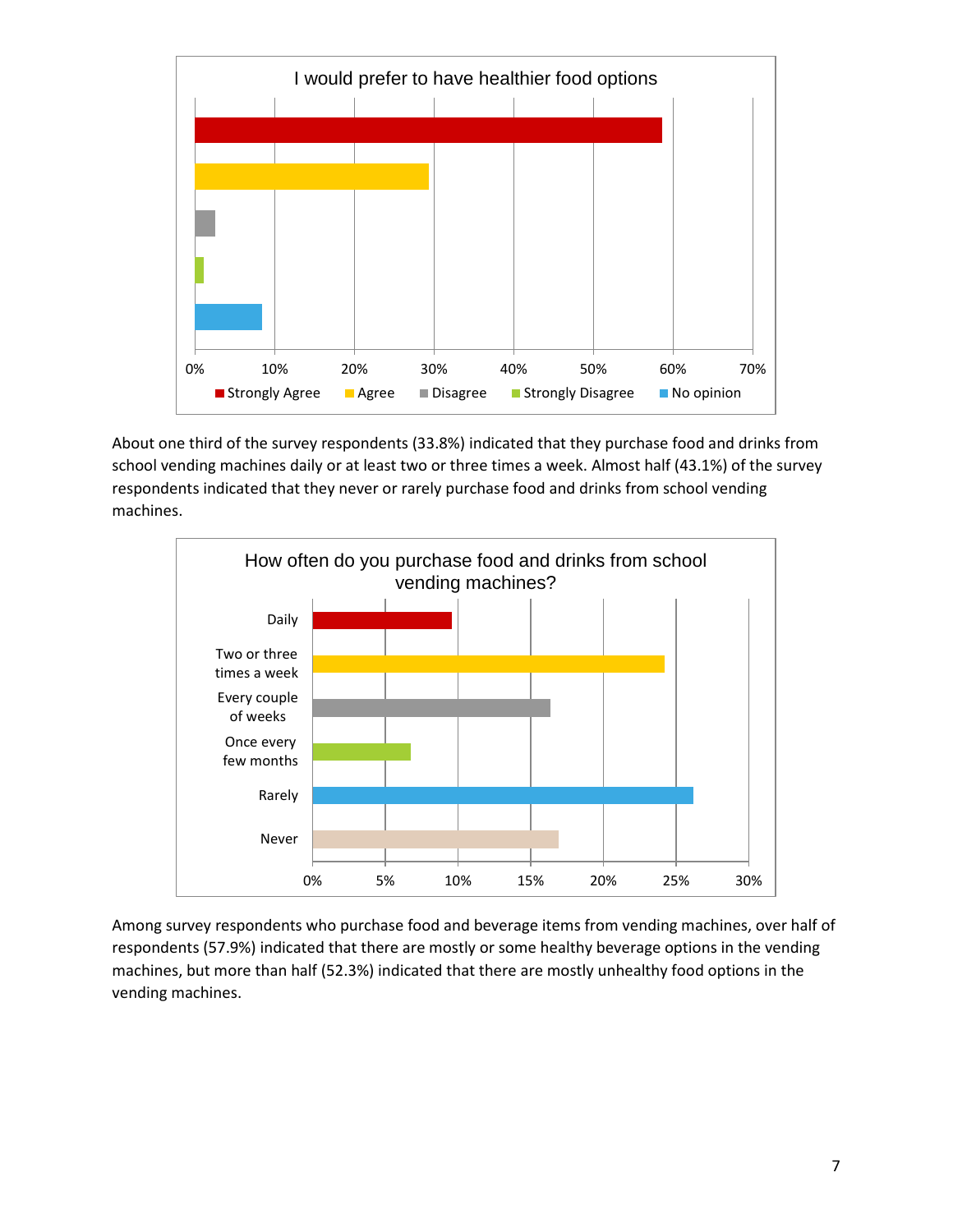

Among survey respondents who buy items from vending machines, most respondents agreed that price (92.4%) and portion size (86.2%) is an important factors when making a choice at a vending machine, while calories were less of a factor (57.4%).



Respondents indicated that they purchased from a vending machine around lunch time and around dinner time.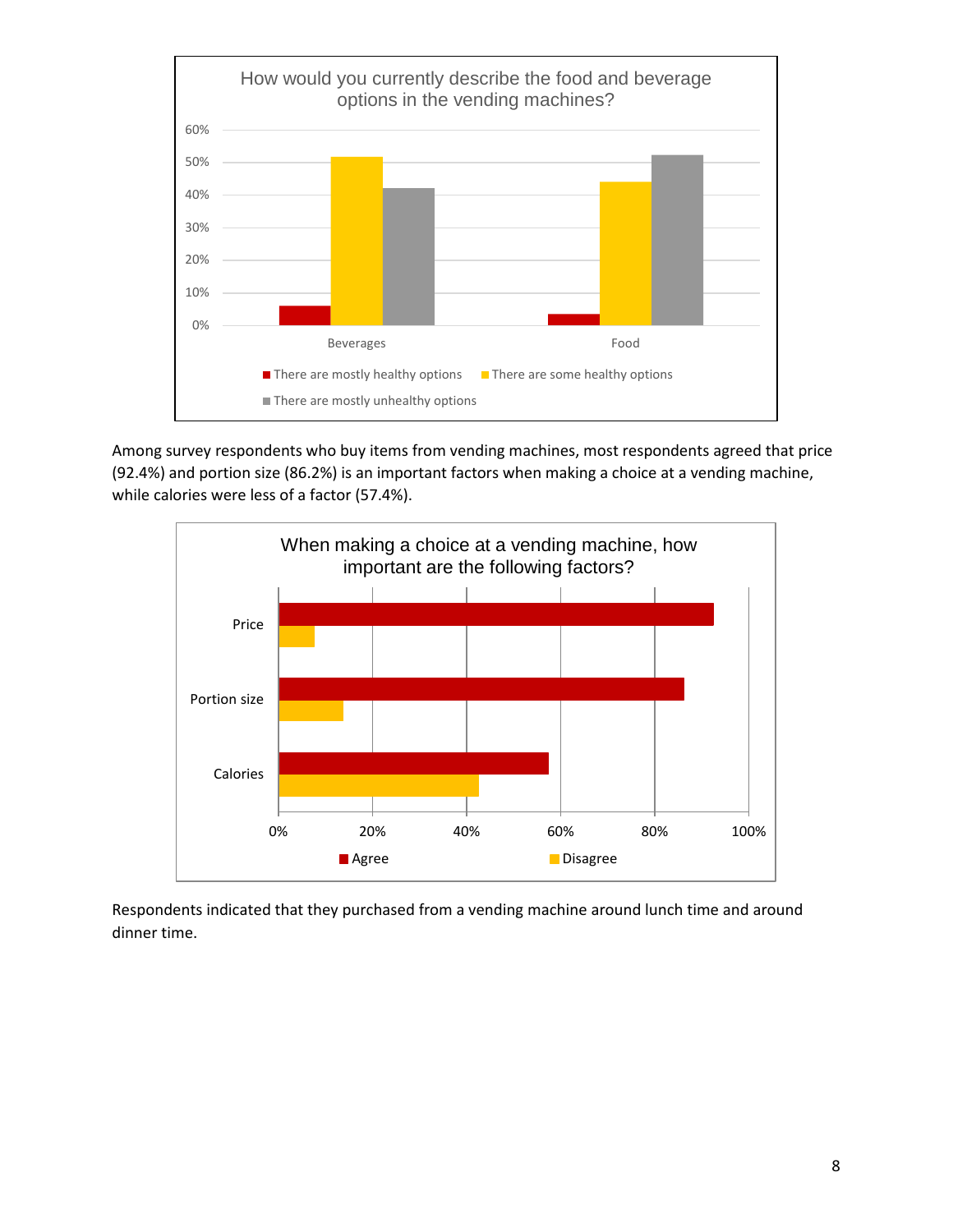

The majority of the survey respondents (67.1%), indicated that they would be more likely to purchase from a vending machine if it accepted credit cards.



Two thirds of the survey respondents (67.7%) spend less than \$4.00 a week at a vending machine.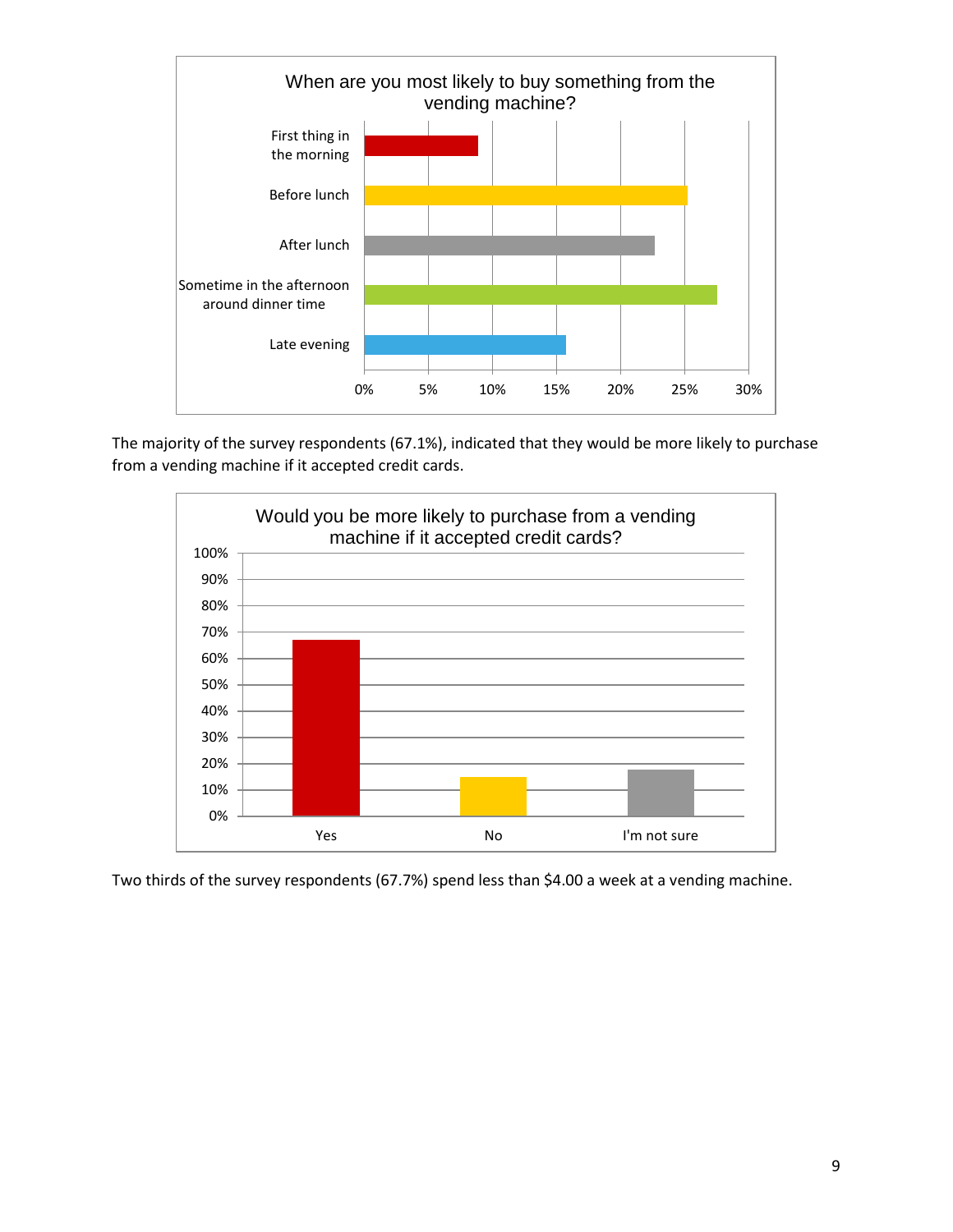

The top items that survey respondents indicated they would like to see available in vending machines are nuts, granola bars, power or protein bars, and apples and peanut butter. The items that survey respondents indicated they would not like available in vending machines are pudding, flavored milk, and reduced fat milk (2%).